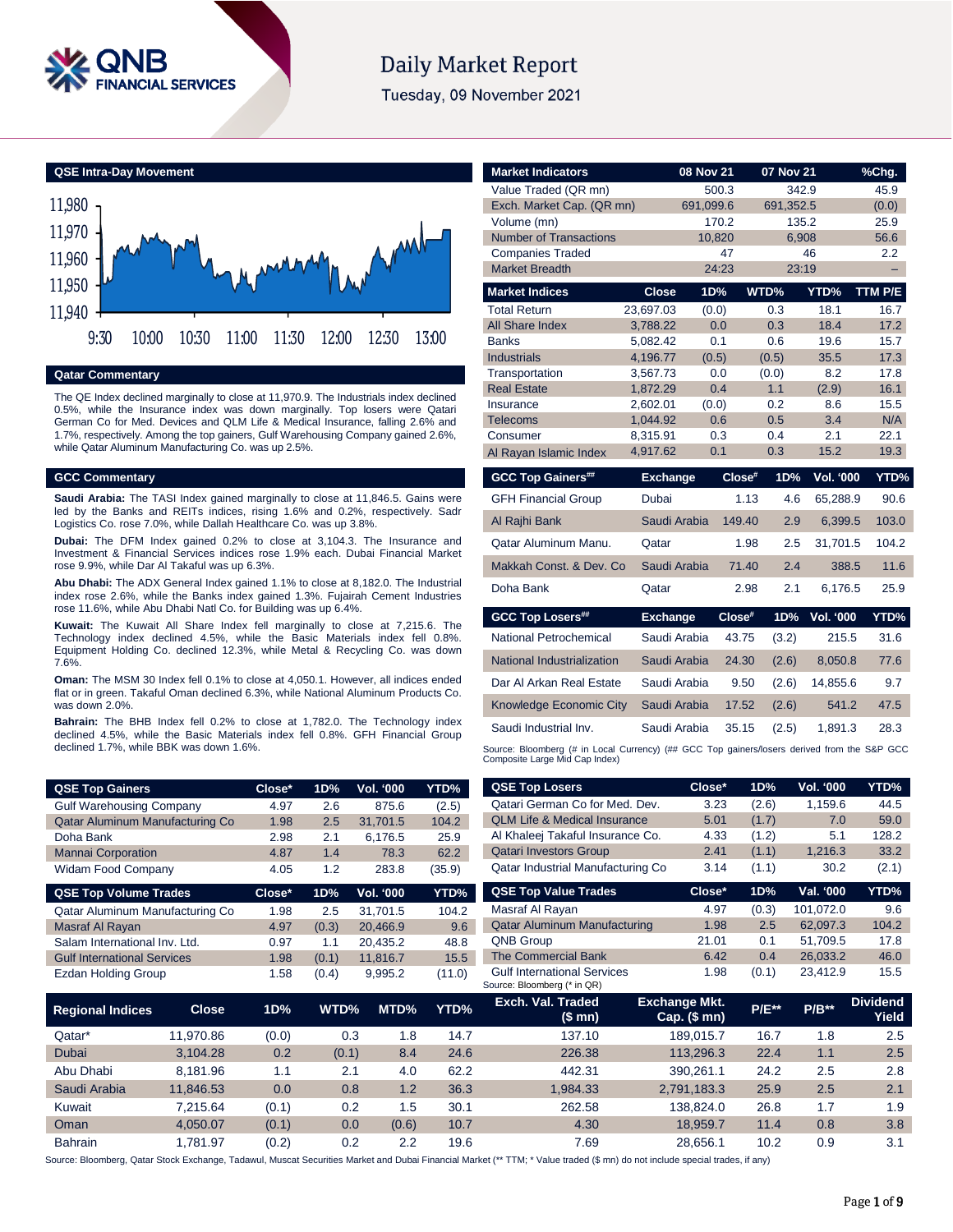# **Qatar Market Commentary**

- The QE Index declined marginally to close at 11,970.9. The Industrials and Insurance indices led the losses. The index fell on the back of selling pressure from Qatari and Arab shareholders despite buying support from GCC and foreign shareholders.
- Qatari German Co for Med. Devices and QLM Life & Medical Insurance were the top losers, falling 2.6% and 1.7%, respectively. Among the top gainers, Gulf Warehousing Company gained 2.6%, while Qatar Aluminum Manufacturing Co. was up 2.5%.
- Volume of shares traded on Monday rose by 25.9% to 170.2mn from 135.2mn on Sunday. However, as compared to the 30-day moving average of 204.3mn, volume for the day was 16.7% lower. Qatar Aluminum Manufacturing Co. and Masraf Al Rayan were the most active stocks, contributing 18.6% and 12.0% to the total volume, respectively.

| <b>Overall Activity</b>        | Buy %*   | Sell %*  | Net (QR)         |
|--------------------------------|----------|----------|------------------|
| Qatari Individuals             | 41.01%   | 43.17%   | (10,781,464.2)   |
| <b>Qatari Institutions</b>     | 18.45%   | 35.59%   | (85, 729, 420.3) |
| Qatari                         | 59.46%   | 78.75%   | (96, 510, 884.5) |
| <b>GCC Individuals</b>         | 0.57%    | 0.76%    | (944, 119.1)     |
| <b>GCC</b> Institutions        | 3.48%    | 0.83%    | 13,271,198.7     |
| <b>GCC</b>                     | 4.05%    | 1.59%    | 12,327,079.7     |
| Arab Individuals               | 7.66%    | 10.79%   | (15,670,107.8)   |
| <b>Arab Institutions</b>       | $0.00\%$ | $0.00\%$ |                  |
| Arab                           | 7.66%    | 10.79%   | (15,670,107.8)   |
| <b>Foreigners Individuals</b>  | 2.68%    | 2.91%    | (1, 166, 742.9)  |
| <b>Foreigners Institutions</b> | 26.15%   | 5.96%    | 101,020,655.5    |
| <b>Foreigners</b>              | 28.83%   | 8.87%    | 99,853,912.7     |

Source: Qatar Stock Exchange (\*as a % of traded value)

# **Earnings Releases and Global Economic Data**

#### **Earnings Releases**

| <b>Company</b>                                             | <b>Market</b> | <b>Currency</b> | Revenue (mn)<br>3Q2021 | % Change<br>YoY | <b>Operating Profit</b><br>(mn) 3Q2021 | % Change<br>YoY          | <b>Net Profit</b><br>(mn) 3Q2021 | % Change<br>YoY |
|------------------------------------------------------------|---------------|-----------------|------------------------|-----------------|----------------------------------------|--------------------------|----------------------------------|-----------------|
| Saudi Paper Manufacturing Co.                              | Saudi Arabia  | <b>SR</b>       | 141.9                  | 14.1%           | 6.2                                    | $-60.5%$                 | 0.2                              | $-96.2%$        |
| <b>Filing &amp; Packing Materials</b><br>Manufacturing Co. | Saudi Arabia  | <b>SR</b>       | 54.9                   | 32.3%           | (1.5)                                  | N/A                      | (3.4)                            | N/A             |
| Saudi Printing & Packaging Co.                             | Saudi Arabia  | <b>SR</b>       | 203.6                  | $-0.4%$         | (8.7)                                  | N/A                      | (17.8)                           | N/A             |
| Al Abdullatif Industrial Investment Co.                    | Saudi Arabia  | <b>SR</b>       | 156.2                  | 52.3%           | (5.0)                                  | N/A                      | (10.6)                           | N/A             |
| Gulf Union Cooperative Insurance Co.                       | Saudi Arabia  | <b>SR</b>       | 116.4                  | $-25.8%$        |                                        | $\overline{\phantom{a}}$ | (21.5)                           | N/A             |
| Taiba Investments Co.                                      | Saudi Arabia  | <b>SR</b>       | 30.7                   | $-50.0%$        | (36.7)                                 | N/A                      | (38.4)                           | N/A             |
| Dar Alarkan Real Estate Development<br>Co.                 | Saudi Arabia  | <b>SR</b>       | 595.4                  | 52.2%           | 158.2                                  | 32.6%                    | 25.2                             | N/A             |
| Dallah Healthcare Co.                                      | Saudi Arabia  | <b>SR</b>       | 544.1                  | 55.1%           | 69.9                                   | 38.4%                    | 86.5                             | 60.8%           |
| Allied Cooperative Insurance Group                         | Saudi Arabia  | <b>SR</b>       | 161.3                  | 49.1%           | $\overline{\phantom{a}}$               |                          | (30.1)                           | N/A             |
| Kingdom Holding Co.                                        | Saudi Arabia  | <b>SR</b>       | 338.3                  | 12.6%           | 245.8                                  | N/A                      | 108.7                            | N/A             |
| Saudi Arabian Cooperative Insurance<br>Co.                 | Saudi Arabia  | <b>SR</b>       | 109.4                  | $-22.6%$        |                                        | $\overline{\phantom{0}}$ | (9.7)                            | N/A             |
| Abu Dhabi National Oil Co. Fo                              | Abu Dhabi     | <b>AED</b>      | 5,397.9                | 33.9%           | 580.0                                  | $-18.3%$                 | 529.0                            | $-21.2%$        |
| Abu Dhabi National Hotels                                  | Abu Dhabi     | <b>AED</b>      | 194.5                  | 8.2%            |                                        |                          | 12.9                             | N/A             |

Source: Company data, DFM, ADX, MSM, TASI, BHB.

### **Global Economic Data**

| <b>Date</b> | <b>Market</b> | <b>Source</b>                  | <b>Indicator</b> | Period | Actual | Consensus | <b>Previous</b> |
|-------------|---------------|--------------------------------|------------------|--------|--------|-----------|-----------------|
| $08-1'$     | Japan         | Economic and Social Research I | Leading Index CI | Ser    | -99.7  | 99.8      | 101.3           |
| $08-1'$     | Japan         | Economic and Social Research I | Coincident Index | Sep    | 87.5   | 87.5      | 91.3            |

Source: Bloomberg (s.a. = seasonally adjusted; n.s.a. = non-seasonally adjusted; w.d.a. = working day adjusted)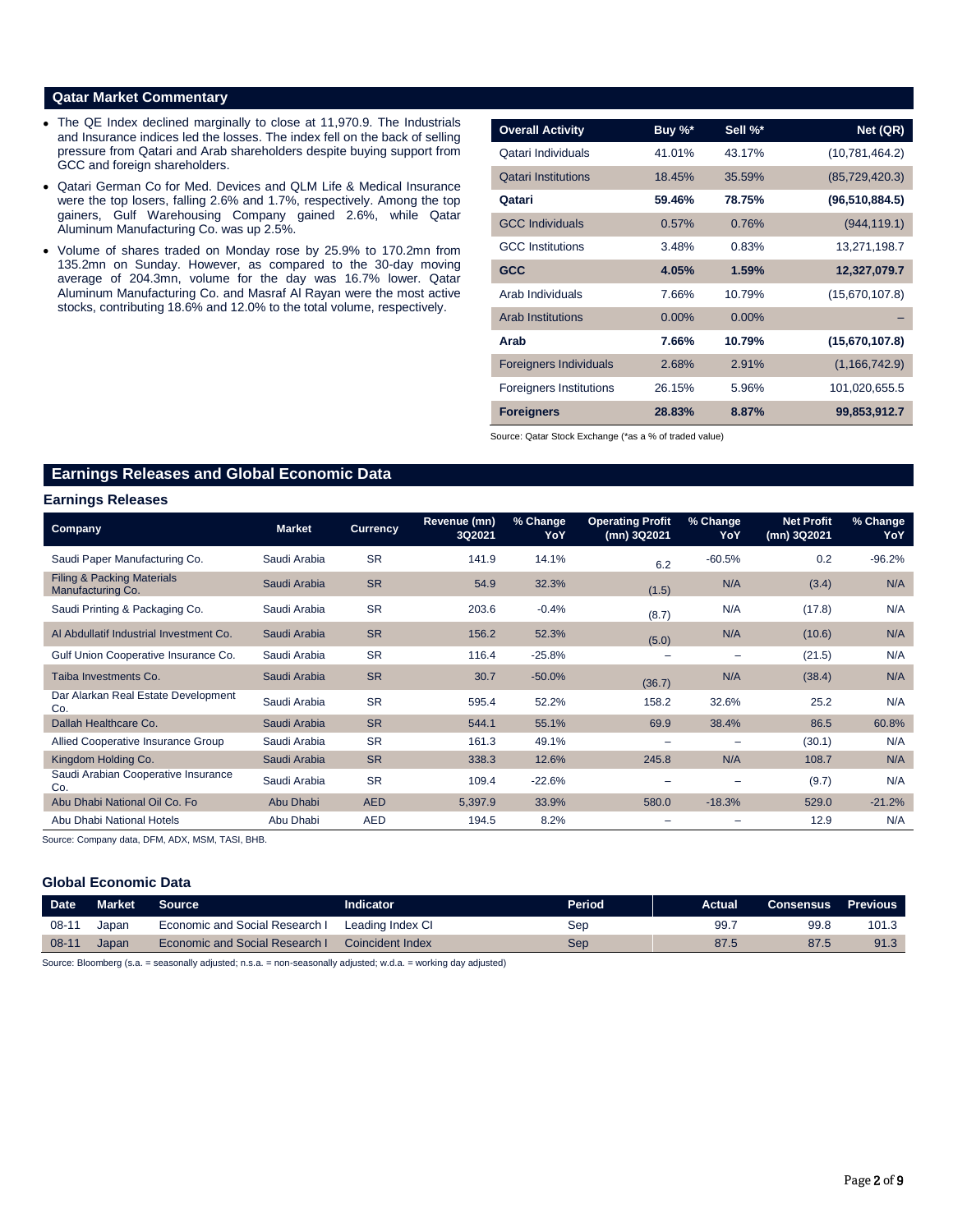# **News**

### **Qatar**

- **Milaha's EGM approves reduction of authorized capital –** Qatar Navigation (QNNS, Milaha) held extraordinary general assembly meeting on November 08, 2021, where the shareholders approved retiring treasury shares to reduce the company's capital by QR9.08mn, so that the company's authorized and paid-up capital will amount to QR1.136bn equal to 1.136bn shares of QR1 each, instead of QR1.145bn equal to 1.145bn shares. (Gulf-Times.com)
- **Indonesia Approves Ooredoo's Indosat-Hutchison 3 Merger –** Indonesian Government has granted an principle permit for CK Hutchison and Ooredoo to combine their telco businesses in Indonesia, Ismail, a Director General at the communications ministry, says in a briefing. The principle permit was signed by the communication minister on November 5. Merged entity would have to return 2x5 MHz frequencies in the 2.1 GHz band within a year of their mobile spectrum license getting modified. (Bloomberg)
- **S&P affirms 'AA-/A-1+' long- and short-term foreign, local currency sovereign credit ratings on Qatar –** Global credit rating agency Standard and Poor's (S&P) has affirmed its 'AA- /A-1+' long- and short-term foreign and local currency sovereign credit ratings on Qatar, whose growth is expected to average to about 3% in 2021 and accelerate towards 4% in 2022. The rating carries a 'stable' outlook, reflecting Qatar's fiscal and external buffers should continue to benefit from the country's status as one of the world's largest exporters of liquefied natural gas (LNG) over the next two years, against a backdrop of high global energy demand. Highlighting that between 2025 and 2027, the government plans to increase LNG production by about 64% to 126mn tons annually, equivalent to about 3.1mn barrels of oil per day; S&P said Qatar's macroeconomic indicators should then strengthen, but its growth assumptions for the near future factor in broadly stable gas production and a moderate expansion in manufacturing sector output, including heavy downstream activities. "Even so, Qatar's income levels remain high, and we forecast that GDP (gross domestic product) per capita will rebound to an average of \$68,000 in 2021-24 from a low of \$54,000 in 2020," it said. Expecting the economic activity to gradually recover from 2021; S&P said higher capital spending by both the public and private sectors compared with 2020 will support a rebound in the non-hydrocarbon sectors affected by the pandemic, resulting in overall real GDP growth of about 3% in 2021. "We expect that economic activity around the FIFA World Cup, to be held in Qatar in 2022, will boost real GDP growth that year to about 4%," it said. Expecting Qatar to run surpluses in its budgetary accounts at the general government level, with investment income from external assets offsetting moderate central government fiscal deficits; it said the country's strong general government net asset position remains a credit strength, although gross general government debt has almost tripled as a percentage of GDP since 2014. Averaging about 180% of GDP in 2021-24, the government's large liquid assets provide it with a strong buffer to mitigate the economic effects of external or financial shocks, it said. (Gulf-Times.com)
- **S&P sees Qatar to repay around \$4bn in maturing state debt this year and \$2bn in 2022 –** Global credit rating agency Standard and Poor's (S&P) expects Qatar to repay around \$4bn in maturing state debt this year and \$2bn in 2022. "We understand that to maintain a sufficient pool of repo-eligible assets for the banks, the government will slow the pace of debt reduction," S&P said in its rating affirmation on Qatar. The government's debt repayments are being funded mainly through the Ministry of Finance's available cash balances, including the proceeds of Eurobond issuances over the past four years.

Despite limited budgetary financing needs, Qatar raised about \$34bn from external borrowing in 2018-20. "We expect government debt to remain at about 60% of GDP (gross domestic product) by year-end 2024, considering our debt repayment expectations and our projection of modest fiscal deficits at the central government level," the rating agency said. The rating agency forecast that the government's net asset position will remain a rating strength, averaging 120% of GDP over 2021-24. The government intends to reduce its overall debt-to-GDP ratio and last year made repayments totaling \$17bn (QR62bn), including early redemptions of domestic bonds, alongside paying down maturing external debt. "This reduced outstanding central government debt by about 4% in absolute terms. However, due to a contraction in nominal GDP, the debt stock increased to about 78% of 2020 GDP from 62% in 2019," S&P said. The Qatar Central Bank reduced the interest rates on deposits and repurchase agreements twice in March 2020, by 100 basis points each time, in line with the US Federal Reserve. "We expect Qatar to continue following the US monetary policy cycle, given its currency's peg to the US dollar. Despite limited monetary policy flexibility due to the peg regime, the Qatari authorities have reiterated their commitment to the system," it said, adding the peg has a "sizeable" pool of government external assets available to support it if needed. (Gulf-Times.com)

- **Ministry of Finance: Qatar's total public debt rise 3.3% during 3Q to reach QR383bn –** Qatar's total public debt increased by 3.3% during the third quarter of 2021 to reach QR383bn, Ministry of Finance said. The increase resulted from a QR10.2bn new domestic issuance. External debt redemption in the third quarter totaled QR0.6bn. There was no new external issuance for the period, except for an incremental ECA drawdown. Total domestic public debt stood at QR162.2bn, as of September 30, 2021, which represents 42.4% of the overall public debt, Ministry of Finance said. The composition of domestic debt includes local bonds and loans. Total external public debt at the end of September stood at QR220.8bn, which represents 57.6% of the total public debt. The external debt consists of external bonds and loans. For the remainder of 2021, the total external debt repayments stand at QR1bn. As a result, the anticipated total public debt figure for end of 2021 is expected to be QR382bn, Ministry of Finance said. (Gulf-Times.com)
- **Ministry of Finance: Higher-than-budgeted' oil price boosts Qatar's budget surplus to QR4.9bn in three quarters of 2021 –** Qatar generated a total budget surplus of QR4.9bn in the three quarters of 2021, the Ministry of Finance said. The budget surplus in the third quarter amounted to QR0.9bn driven by higher energy prices, the Ministry of Finance said in its 'Public Budget Statement' for the third quarter (3Q) of 2021. Total revenue reached QR47bn in the third quarter driven by "higherthan-budgeted" oil prices and corresponded to 29.3% of total 2021 Budget. Similar to the previous quarters, revenue continued to outperform the state budget as oil prices remained higher than the conservative \$40 per barrel budget assumption. On the other hand, a total public expenditure of QR46.1bn has been recorded in 3Q2021, which the Ministry of Finance said "is largely in line with the budget." Oil price averaged \$73.2 per barrel in the third quarter, the Ministry of Finance said. On Qatar's fiscal performance in the third quarter, the Ministry of Finance noted the third quarter "reflects the overall pattern of expenditure stability." Total public expenditure amounted to QR46.1bn, representing a marginal decline of 0.3% compared with the previous quarter. On the other side, total revenue reached QR47bn in the third quarter, which corresponds to a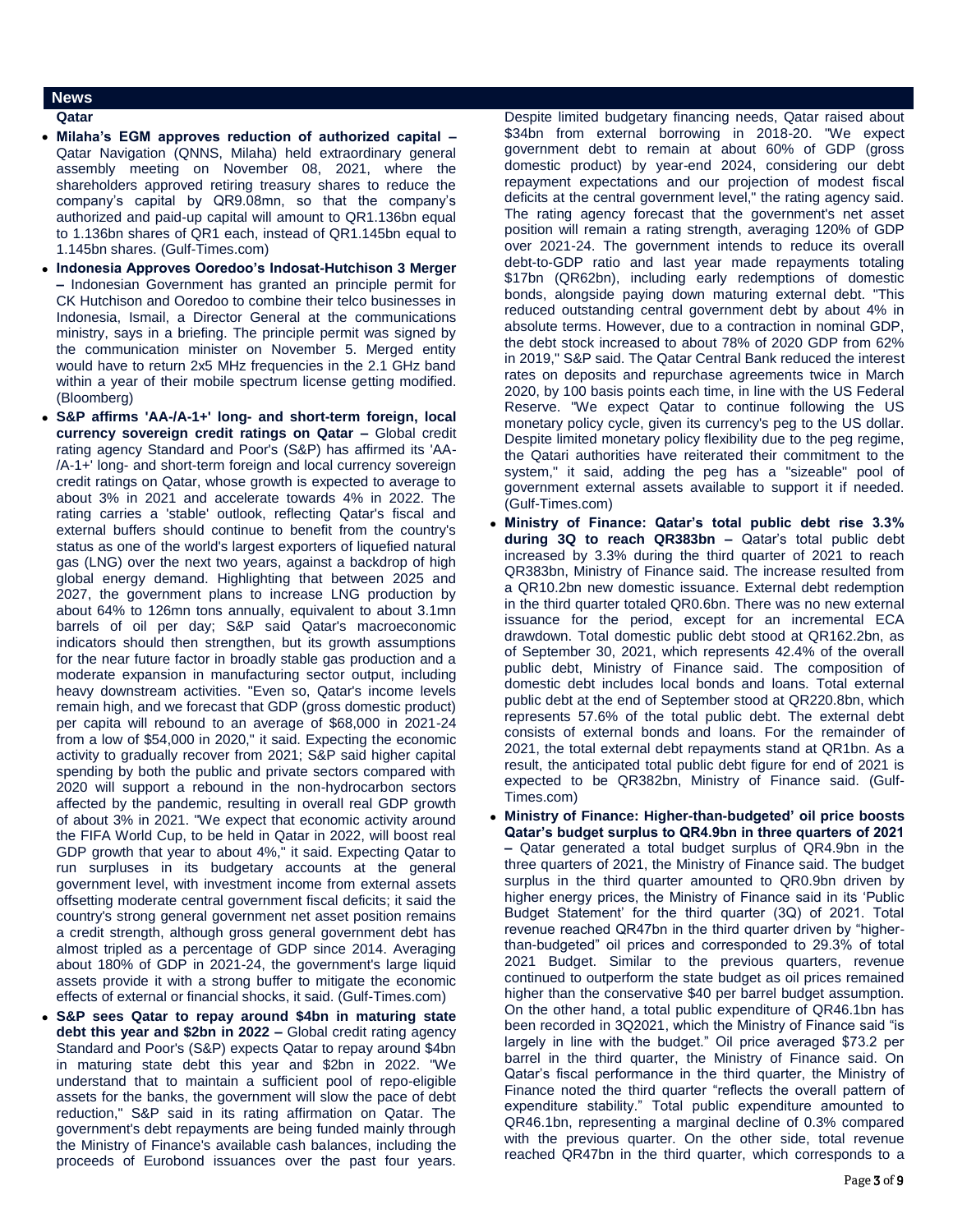decline of 6.2% in comparison with the second quarter. This was driven by the 70.4% decline in non-hydrocarbon revenue compared to 2Q2021. Stable expenditure and lower revenue during the third quarter of 2021 resulted in a lower surplus compared to the previous quarter, the Ministry of Finance said. Total revenue for 3Q2021 reached QR47bn, which represents a decrease of 6.2% compared to the previous quarter. This was driven by the significant drop in non-hydrocarbon revenue since the substantial share of budgeted non-oil revenue for 2021 was achieved in 2Q2021 due to the timing of corporate income tax collection. Despite the anticipated drop in non-oil revenue for 3Q2021, total revenue for the third quarter accounted for 29.3% of the 2021 budget. The total oil and gas revenue in 3Q amounted to QR41.2bn, which represents an increase of 34.6% compared to the same period last year supported by higher oil prices. Non-oil revenue for 3Q2021 amounted to QR5.7bn, which represents 14.9% of the 2021 budget. Total non-oil revenue year-to-date reached QR30.5bn and the expected nonoil revenue for the fourth quarter of 2021 stands at around QR6.5bn, leaving total non-oil revenue for the year at QR37bn, the Ministry of Finance said. Total public expenditure during the third quarter of 2021 remained relatively stable and amounted to QR46.1bn, representing a slight decline of 0.3% compared to the previous quarter. Total public expenditure for 3Q2021 accounted for 23.7% of the 2021 budget. (Gulf-Times.com)

- **Ooredoo signs up as Regional Supporter of FIFA World Cup Qatar 2022 and FIFA Arab Cup Qatar 2021 –** Telecommunications company Ooredoo has been unveiled as the Official Middle East & Africa Telecommunications Operator of the FIFA World Cup Qatar 2022 and the upcoming FIFA Arab Cup Qatar 2021. The Qatari operator's agreement strengthens the company's long-standing commitment to FIFA's leading events. Ooredoo was also a National Supporter of the 2019 and 2020 editions of the FIFA Club World Cup in Qatar. (Qatar Tribune)
- **QIBK becomes first bank in Qatar to launch video banking via mobile app –** Qatar Islamic Bank (QIBK) has announced the launch of a unique video banking service for the first time in Qatar through its award-winning QIBK mobile app. The new service, QIBK's latest first-to-market solution, complements the bank's efforts to enable customers to be in control of all their banking and financial needs and from anywhere across the globe. This service supports the bank's journey towards the full digitization of its products and services, while enabling customers to interact with a QIBK representative in case they would like to get further advice or seek any clarifications. The video banking service currently allows existing QIBK customers to easily place a video call with a QIBK service agent to get realtime, efficient guidance, while applying for 'Instant Finance' digitally via the QIBK mobile app. The service will soon be extended to other products and services within the QIBK mobile app. (Gulf-Times.com)
- **Moody's announces completion of a periodic review of ratings of Qatar Petroleum (Qatar Energy) –** Moody's Investors Service ("Moody's") has completed a periodic review of the ratings of Qatar Energy and other ratings that are associated with the same analytical unit. The review was conducted through a portfolio review discussion held on 2 November 2021 in which Moody's reassessed the appropriateness of the ratings in the context of the relevant principal methodology(ies), recent developments, and a comparison of the financial and operating profile to similarly rated peers. The review did not involve a rating committee. Since 1 January 2019, Moody's practice has been to issue a press release following each periodic review to announce its completion. This publication does not announce a credit rating

action and is not an indication of whether or not a credit rating action is likely in the near future. Credit ratings and outlook/review status cannot be changed in a portfolio review and hence are not impacted by this announcement. For any credit ratings referenced in this publication, please see the ratings tab on the issuer/entity page on www.moodys.com for the most updated credit rating action information and rating history. (Bloomberg)

- **Qatar posts 3Q2021 Budget surplus of QR900mn –** 3Q2021 revenue reached QR47bn and expenditure amounted to QR46.1bn. Budget based on average oil price of \$73.2 per barrel. 3Q2021 revenue rose 20.6% from year ago. 9-month budget surplus QR4.9bn. (Bloomberg)
- **Qatar strives to switch to ultra-low sulfur diesel –** The Ministry of Transport announced that it is working on completing the requirements necessary for switching the buses and trucks to eco-friendly, ultra-low sulfur diesel (ULSD), in collaboration with the Qatar General Organization for Standards and Metrology (QS), the General Directorate of Traffic, QatarEnergy and several other relevant entities. (Gulf-Times.com)
- **Qatar to apply clean diesel fuel policy for buses, trucks in 2023 –** The Ministry of Transport is working on completing the requirements for switching the buses and trucks to ecofriendly, ultralow sulfur diesel, in collaboration with the Qatar General Organization for Standards and Metrology (QS), the General Directorate of Traffic, Qatar Energy and several other relevant entities. This comes in the context of the Ministry's policy of using clean diesel fuel, equivalent to the EURO 5 diesel, on all Qatar's imports of buses and trucks, starting with the models manufactured for 2023. Euro 5 diesel is designed as sulfur-free diesel which promotes lower vehicle emission and is cleaner for the environment. Qatar Energy will provide all transportation sector's needs of EURO5-equivalent diesel fuel to be used on may buses and trucks countrywide, thus significantly reducing carbon emissions and pollution. (Qatar Tribune)
- **Hamad Port CT2 set to receive 4 quay cranes, 14 mobile cranes from China –** Hamad Port's second container terminal (C2) will get a fillip with it soon receiving four quay cranes and another 14 mobile cranes from China, according to QTerminals chief executive Neville Bissett. "We have cranes arriving (soon). For new cranes arriving are big ones and we have 14-yard cranes and they are coming on a barge fully built. The cranes areas high as 85 meters," Bissett told in an exclusive interview wit Gulf Times Editor-in-Chief Faisal Abdulhameed Al-Mudahka. The cranes, which were built in a span of 16 months in China despite Covid-19 challenges, have already been loaded by specialists, who will accompany the barge to offload in Hamad Port. The cranes were built by HHMC (Haixi Heavy-duty Machinery), Qingdao. These cranes would be deployed for the CT2 development, which saw as much as 70% of the materials used were procured locally, an indicator of the support to the domestic economy. The 403,500 sqm CT2, which is poised to enhance Qatar's competitiveness regionally and globally, comprises four phases. Considering the sustained growth outlook of Qatar, both CT2 and CT1 are expected to give a big push to the domestic economy in the medium to long term, industry insiders said, highlighting that the port's throughput is estimated to be roughly 1.5 times the gross domestic product (GDP). (Gulf-Times.com)
- **Ukrainian port to be rebranded QTerminals Olvia on December 7 –** Having successfully forayed into Turkey and Ukraine, QTerminals is now eyeing acquisition of port assets in Europe as part of its strategic geographical expansion. Moreover, the terminal operating company, which will officially rebrand the newly acquired port asset as QTerminals Olvia on December 7, plans to turn the Ukrainian port into a major grain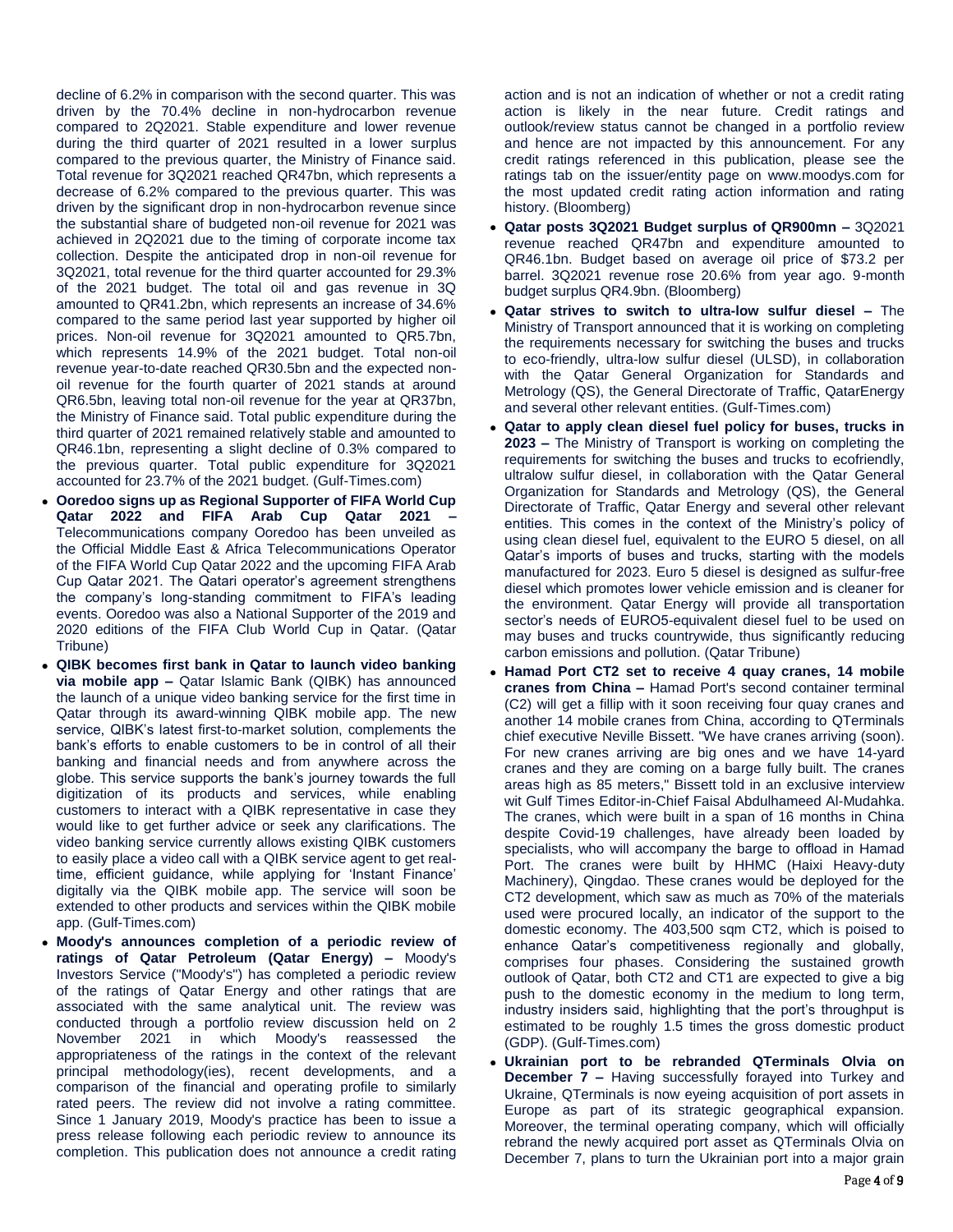hub through which Doha's food security can also be addressed as food processing plants are being planned in Qatar's free zones, QTerminals Chief Executive Neville Bissett said in a meeting with Gulf Times Editor-in-Chief Faisal Abdulhameed Al-Mudahka. QTerminals – whose core values are safety, customer service and community – is also addressing the challenges to the infrastructure of Mykolaiv, the city where the Olvia port is located, by investing either in tunnel or a bridge to connect the east side with the west side of the city, which will have "immediate and specific" impact on the local community. "The opportunities should fit with QTerminals. We are looking at opportunities in Europe," Bissett said. QTerminals, which is a 51:49 joint venture between Mwani Qatar and Milaha, last year secured Olvia port (Ukraine), which has a capacity of about 3mn tons of cargo annually, through a 35-year concession, as part of its European plans. (Gulf-Times.com)

- **MoCI undersecretary opens Hospitality Qatar 2021 –** Ahead of the 2022 FIFA World Cup, the hospitality and tourism sector are expected to further stimulate economic activities and open new windows of opportunities to bolster the market, which is projected to grow at a compound annual growth rate of 12.1% between 2019 and 2022 to reach \$1.4bn. This was revealed on the occasion of Hospitality Qatar 2021, which was digitally inaugurated by Ministry of Commerce and Industry Undersecretary Sultan bin Rashid Al-Khater in the presence of Qatar Tourism Chairman and Qatar Airways Group Chief Executive HE Akbar Al-Baker; Italian ambassador Alessandro Prunas; Turkish ambassador Dr. Mustafa Goksu; IFP Qatar general manager Haider Mshaimesh. Held in strategic partnership with Qatar Tourism until November 11 at the Doha Exhibition and Convention Centre (DECC), the sixth edition of Hospitality Qatar gathered more than 170 HORECA (hotel, restaurant, café), tourism and F&B suppliers, and service providers from more than 30 countries, as well as investors and industry leaders in Qatar to explore potential investment opportunities in the Qatari hospitality and tourism market. Head of Tourism Investment Promotion Section at Qatar Tourism, Mohamed Al-Mahmeed officially opened the first day with a keynote speech addressing Qatar's tourism and hospitality sector's readiness to welcome fans for the 2022 FIFA World Cup, and highlighted new products and services catering to visitors. (Gulf-Times.com)
- **Trade agency puts spotlight on Italian firms at Hospitality Qatar –** Italian Trade Agency (ITA), the Trade Promotion Section of the Italian embassy, is hosting 16 food sector companies from Italy at Hospitality Qatar 2021, which will run until November 11 at the Doha Exhibition and Convention Centre (DECC). Italy is taking part in the sixth edition of Hospitality Qatar "with one of the biggest pavilions" at 180 square meters, Italian ambassador Alessandro Prunas told Gulf Times on the sidelines of the exhibition Monday. (Gulf-Times.com)
- **Qatar Trade Summit opens today, to explore business opportunities –** The two-day Qatar Trade Summit that opens in Doha Tuesday will open doors to a plethora of opportunities the country has to offer in terms of international trade, logistical capabilities and long-term investment prospects, the organizers said. This year's summit will focus on exploring the complete global trade ecosystem in relevance to Qatar and the region. Qatar's economy has recovered consistently and is currently unmatched in the region. Despite the global pandemic Qatar's economic growth looks bright and is expected to grow at a faster pace over the next decade. (Gulf-Times.com)
- **Ashghal begins package 9 of roads and infrastructure project in West Al Meshaf –** The Public Works Authority (Ashghal) commenced works on the Roads and Infrastructure

Project in West Al Meshaf, Package 9 which aims to develop internal streets in the area and improve the traffic safety, as well as upgrade infrastructure facilities to respond to needs of residents and future growth. The project is located in West of Al Meshaf Area, East of Mesaieed Road, North of Al Wukair Road and is bordered by Sheikh Saud bin Abdelrahman Street to the North and Al Wakra New Road to the East. The upgrading works will be implemented into three geographical zones which will be carried out successively, where the duration of all phases will be three years. Full completion of the project is scheduled for 3Q2024. Head of the Southern Area Section of the Roads Projects Department in Ashghal, Ahmed Al-Obaidly stated that, on its completion, the project will serve 1,144 residential plots in West Al Meshaf area, through the provision of upgraded infrastructure services including drainage networks, enhanced local streets and dedicated cycle and pedestrian paths to improve the traffic flow and provide connectivity to public amenities in the area. (Peninsula Qatar)

# **International**

- **Biden, top team to crisscross US in victory tour for \$1tn infrastructure bill –** President Joe Biden and top officials in his Cabinet are hitting the road to promote the \$1tn infrastructure bill passed in Congress last week, as they explain when and where Americans can expect to see some of the funds in their own communities. White House aides are planning a bipartisan signing ceremony for the infrastructure bill as soon as this week, after it gained final passage on Friday night when Democrats who control the House of Representatives ended months of bickering and approved it. Biden is also pressing lawmakers to approve a separate, climate and safety-net package known as his Build Back Better plan. It is estimated to cost about \$1.75tn and has been the subject of fierce debate on Capitol Hill. Biden heads to the Port of Baltimore on Wednesday to promote the infrastructure bill and will travel to places where the "need is and the action is," Transportation Secretary Pete Buttigieg told the White House daily news briefing. Buttigieg and Energy Secretary Jennifer Granholm, Interior Secretary Deb Haaland, Environmental Protection Agency Administrator Michael Regan and Commerce Secretary Gina Raimondo are fanning out across the country as well. A Democratic National Committee source told Reuters the party would unveil a slogan based on the bill: "Democrats delivered." The bill sends tens of billions of dollars to federal agencies and states for bridge and highway repair, new broadband and public transportation projects and will fund a network of electric-vehicle charging stations across the country. (Reuters)
- **UK shoppers shrug off inflation worries to pick up their spending –** British shoppers picked up the pace of their spending in October despite concerns about rising inflation, according to a survey published. The British Retail Consortium said retail spending rose by 1.3% compared with October 2020, recovering some momentum after growth slowed to just 0.6% in September when a lot of spending shifted away from shops to panic-buying of fuel caused by a shortage of tanker drivers. "The much-reported squeeze on household spending has yet to materialize as consumers seem happy to carry on shopping," said Paul Martin, UK head of retail at KPMG, which produces the data with the BRC. Last week the Bank of England predicted rising prices would eat into consumer demand as it forecast that inflation would hit almost 5% in April next year, due in large part to post-lockdown supply chain bottlenecks and surging energy prices. Martin said the limited availability of stocks was creating "strong pricing dynamics" and meant discounts were unlikely in the Christmas season. A separate survey of broader household spending by card payments firm Barclaycard showed consumers increased their spending by 14.2% compared with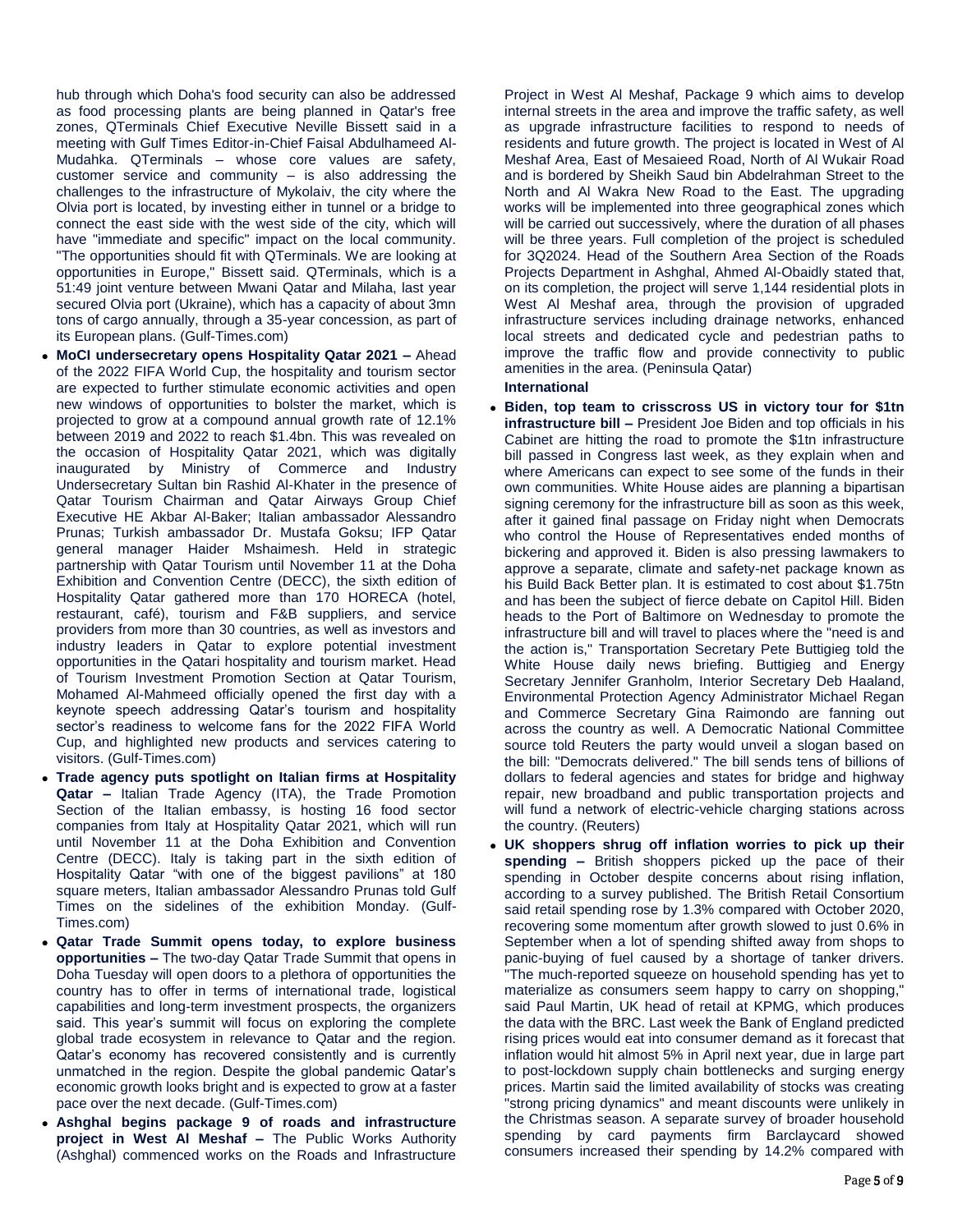October 2019. Spending on entertainment jumped as cinemagoers flocked to see the latest James Bond film and there were also increases in spending on digital subscriptions and on travel as restrictions lifted, Barclaycard said. Its surveys currently do not compare sales with 2020 because of distortions caused by pandemic lockdowns. (Reuters)

- **Ministers: EU inflation to subside, debt must fall but without hurting growth –** European Union finance ministers agreed on Monday that the current surge in consumer prices would subside next year and that high public debt created by the pandemic had to be reduced, but in a way that would not hurt economic growth. Inflation rose 4.1% YoY last month in the 19 countries sharing the euro, up from 3.4% in September and the ministers are starting to worry that the rise might fuel stronger wage growth, creating an inflationary spiral. "While the increase in prices is largely due to temporary factors, this increase is more persistent than anticipated due to the strength of the recovery," the chairman of Eurozone finance ministers Paschal Donohoe told a news conference. "But we continue to expect their changing and lessening over 2022 and into 2023," he said after the ministerial discussions, echoing the views of the European Central Bank. The October inflation surge was mainly driven by a 23.5% jump in energy prices amid a jump in demand from the rapidly recovering economy, but ministers also pointed to supply chain bottlenecks created by the same pent-up demand. (Reuters)
- **German retailers optimistic about Christmas sales –** German retailers are expecting Christmas sales to rise 2% to 111.7bn Euros (\$129.06bn) despite inflation, delivery problems and a new wave of coronavirus infections, the HDE industry association said. "High levels of saving and strong consumer sentiment point to a forgiving end to the year after what was for many retailers a difficult first six months due to lockdowns that threatened their existence," said HDE chief executive Stefan Genth. Online sales, which are expected to grow by 17.3%, to 23.1bn Euros (\$26.69bn), are expected to save Christmas. The positive outlook comes even as German retailers are staring down the same factors that are hampering other industries: About three-quarters of the companies surveyed by HDE for their forecast said supply bottlenecks could hurt their sales. Consumer electronics and household appliances may feel the pinch of the global chip shortage, but Genth said that beyond popular video game consoles, it will not lead to empty shelves. Inflation, which at 4.5% is at its highest level in nearly three decades, could also take a bite out of German customers' giftgiving budget. Genth added that how the pandemic plays out over the coming months and the associated safety measures will affect whether the HDE's forecast will be borne out. Many retailers had to close their doors last winter as the German government tried to stem the pandemic. (Reuters)
- **French economy on course for 0.75% fourth quarter growth –** France's economic rebound is set to moderate in the fourth quarter with most firms seeing further improvement despite persisting supply-chain and staffing difficulties, the French central bank said. The Eurozone's second biggest economy is set to grow 0.75% in the fourth quarter, the Bank of France said in its monthly economic outlook, drawing on its business climate survey. The INSEE official statistics agency said last week the economy grew 3.0% in the third quarter, which surpassed the Bank of France's forecast for 2.3% as the economy returned faster than expected to pre-crisis levels of activity. Firms participating in the business climate survey said they expected business conditions to keep improving this month in the services sector - by far France's biggest - and cool slightly in industry and construction. The share of executives in the industrial sector reporting supply problems stabilized from October at 56%,

though the proportion was as high as 86% in the automobile sector. It fell in the construction sector for the first time in months, easing back to 58% from 62% in October. Meanwhile, the number of companies reporting difficulties recruiting workers fell to 49% from 54%, led by the service sector where it fell to 50% from 57%. (Reuters)

- **Japan unveils \$88bn university fund in growth strategy –** Japanese Prime Minister Fumio Kishida vowed on Monday to establish an \$88bn university fund to promote Japan as a science and technology nation as part of a growth strategy needed to distribute wealth to the wider public. Some of the growth initiatives, like the university fund, will likely be featured in the planned stimulus package worth several tens of trillion yen that Kishida has pledged to compile around the middle of this month, government officials said. "We want to put new capitalism into gear by carrying out what needs to be tackled right away with an economic package," Kishida said at the end of a 'new capitalism' panel meeting. "To promote Japan as a science and technology nation, we will realize a 10tn Yen university fund by this fiscal year-end. We will develop clean energy by backing domestic production of storage batteries and promoting electric vehicles." The panel, in its recommendations, called for the establishment of a separate fund aimed at backing research and development over multiple years on digital transformation and green innovation as pillars of Japan's new growth strategy. The panel's proposals for Japan's growth strategy, which was presented at its meeting on Monday, made no mention of the scale of the stimulus and extra budget to fund it. (Reuters)
- **Japan's September real wages fell for first time in 3 months as inflation bites –** Japan's real wages declined in September for the first time in three months as inflation picked up faster than growth in nominal pay, the government said, a sign of global cost-push inflation starting to affect Japanese households. In September Japan's core consumer price index (CPI) posted 0.1% growth from a year earlier, the first positive figure since March 2020, driven by rising energy and raw material costs. Inflation-adjusted real wages, a key gauge of households' purchasing power, fell 0.6% in September compared with the same month a year earlier, the labor ministry said on Tuesday. It was the first decline in three months after a downwardly revised 0.1% gain in August, due to accelerating consumer price inflation. The CPI measurement now used by the labor ministry to calculate real wages is different from one closely watched by the Bank of Japan, as the former index still sets its base year to 2015, not 2020, and includes volatile fresh foods but excludes owners' equivalent rent. This version of CPI posted 0.9% YoY growth in September, the fastest pace since December 2019. Nominal total cash earnings rose for the seventh straight month, up 0.2% in September from a year earlier. It followed a downwardly revised 0.6% advance in August. Regular pay, or base salary, which makes up most of total cash earnings, was up 0.3% after an upwardly revised 0.5% rise the previous month, the data showed. (Reuters)
- **Japan cuts economic view after key indicator falls to lowest in a year –** Japan cut its view on economic conditions for the first time in more than two years after the coincident indicator index extended its decline in September, falling to the lowest in a year. The index showing current economic conditions, compiled from data including factory output, employment and retail sales, slipped a preliminary 3.8 points from the previous month to 87.5, the Cabinet Office said, marking the third consecutive month of decline. The fall was biggest since May 2020. The government on Monday lowered its assessment of the index to "weakening" from "improving" in its first downgrade since August 2019. The world's third-largest economy was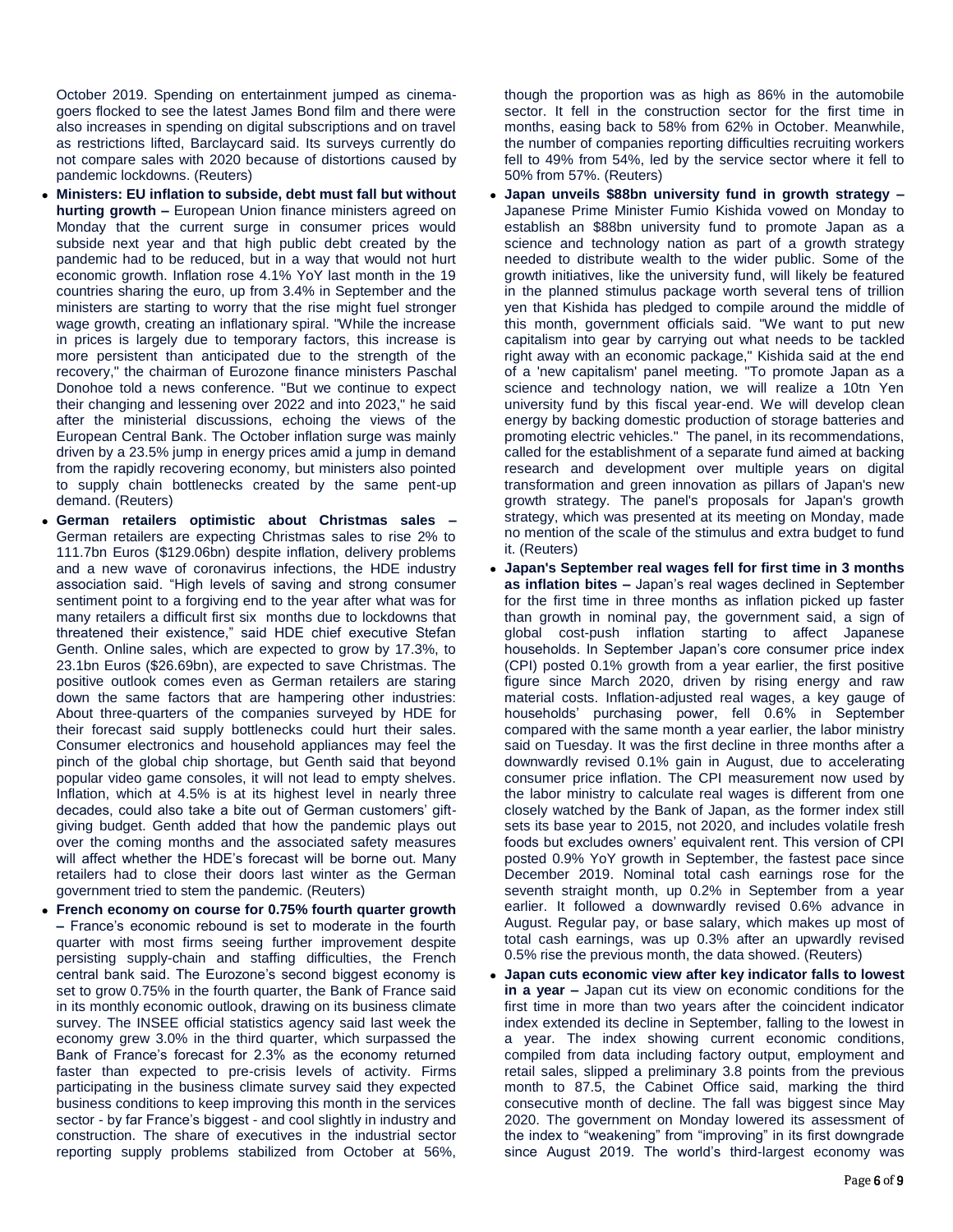forecast to have shrunk an annualized 0.8% in the July-September quarter, largely because of slumping consumption, a Reuters poll of economists showed on Friday. It would highlight Japan's stop-and-go recovery from the economic impact of the pandemic, after annualized 3.9% contraction and 1.9% growth in the first and second quarter, respectively. Analysts expect growth will pick up in October-December period thanks to robust private spending with the easing of COVID-19 curbs, but external concerns ranging from global supply chain disruptions to China's economic slowdown loom. (Reuters)

- **China October exports beat forecasts, offer buffer to slowing economy –** China's export growth slowed in October but beat forecasts, helped by booming global demand ahead of winter holiday seasons, an easing power crunch and an improvement in supply chains that had been badly disrupted by the coronavirus pandemic. However, imports missed analysts' expectations, likely pointing to the overall weakness in domestic demand. Outbound shipments jumped 27.1% in October from a year earlier, slower than September's 28.1% gain. Analysts polled by Reuters had forecast growth would ease to 24.5%. Zhiwei Zhang, chief economist at Pinpoint Asset Management, said the strong exports would help to mitigate the weakening domestic economy, and give the government greater room for manoeuvre on economic policy. "The government can afford to wait until the year-end to loosen monetary and fiscal policies, now that exports provide a buffer to smooth the economic slowdown," he said. Recent data has pointed to a slowdown in manufacturing. Factory activity shrank for a second month in October, an official survey showed, while growth in industrial output eased to the lowest since March 2020 - the first wave of the pandemic. (Reuters)
- **Russia's October auto sales down 18.1% YoY, electric car sales jump –** Sales of new cars in Russia fell for the fourth consecutive month in October, down 18.1% year on year to 126,204 units after a 22.6% drop in the previous month, the Association of European Businesses (AEB) said. "There is still a long way to go to overcome the global production shortage and new problems with logistics due to supply chain gaps," Thomas Staertzel, Chairman of the AEB Automobile Manufacturers Committee, said in a statement. Despite the monthly drop, car sales were up 10.5% in January-October compared to the same period in 2020, when the coronavirus pandemic hampered demand. A positive note, Staertzel said, was that electric vehicle (EV) sales were up to 845 for the year so far, a modest figure, but 118% higher than total EV sales in 2020. Russia is planning to subsidize the purchase of domestically manufactured EVs to stimulate demand and production, the economy ministry said in August. Russia wants annual EV production of 220,000 by 2030. But Staertzel warned the failure to prolong favorable import customs duties for EVs would lead to price increases, declining demand and stagnating sales. The Eurasian Economic Commission (EEC), a regional customs union including Russia, zeroed the import customs duty rate for vehicles with electric motors in May 2020, but that expires at the end of 2021 and Russian media have reported that Moscow will oppose an extension. (Reuters)

# **Regional**

 **OPEC+ able to increase oil supply in case of market demand, UAE minister tells Asharq –** The OPEC and its allies, the group known as OPEC+, are able to increase oil supply if there is market demand, UAE Energy Minister Suhail al-Mazrouei told Asharq TV on Monday. The UAE has the capacity to supply additional volumes of crude to the market if needed and if agreed by the OPEC+ group, he said in an interview to the Dubai-based channel. At a meeting last week, OPEC+ stuck to a plan to raise oil output by 400,000 bpd on a

monthly basis, snubbing calls from the US to go beyond this volume in order to keep oil prices in check. (Reuters)

- **Moody's: GCC sovereign outlook stable on supportive oil prices –** The outlook for the sovereign creditworthiness for GCC countries is stable over the next 12-18 months, due to supportive oil prices and higher hydrocarbon production, Moody's Investors Service said in a report. Hydrocarbon revenue accounts for 70% of GCC sovereigns' total revenue; governments face longer-term challenges from the carbon transition. While Moody's assumes that the carbon transition path will remain gradual, global initiatives to limit the impact of climate change will increasingly constrain the use of hydrocarbons and accelerate the shift to less environmentally damaging energy sources. (Bloomberg)
- **Sources: Saudi Arabia in talks to refinance, downsize \$16bn loan –** Saudi Arabia is in talks with banks to amend the terms of a \$16bn loan due in 2023 and possibly reduce the size of the facility, sources said, as the world's top oil exporter looks to cut outstanding government debt and improve its balance sheet. The discussions between the ministry of finance and the banks are at an early stage and no decision has been taken yet, said the four sources familiar with the matter. One said the potential refinancing could be for 50% to 70% of the \$16bn facility, which Saudi Arabia raised in 2018 when it refinanced, extended and increased an existing \$10bn loan raised in 2016 and due in 2021. (Reuters)
- **Saudi Arabia allows non-Saudis to invest in real estate funds at Makkah and Madinah –** The Capital Market Authority (CMA) allowed the financial market institutions to accept the subscriptions of non-Saudis in the real estate funds that invests in assets within the boundaries of Makkah and Madinah, according to a released statement by CMA. The ownership system for non-Saudis in the Kingdom stipulates that non-Saudis are allowed to own real estate for their own residence, after obtaining a license from the Ministry of Interior, and for foreign representations to own their official headquarters on the condition of obtaining a license from the Minister of Foreign Affairs. (Zawya)
- **Saudi banks building on long-term loan portfolio; demand deposits grow –** The long-term portion of the credit provided by Saudi banks to the private and public sector continues to account for a greater share than short-term credit, Saudi Central Bank data showed. The long-term credit made up of loans, advances, and discounted bills has risen at a much faster rate than short-term credit since the pre-pandemic period. Bank total long-term credit amounted to SR971.3bn at the end of September 2021 and experienced a growth rate of 70% from September 2019. Short-term credit grew by 13% to SR791.3bn from SR699bn over the same period. (Zawya)
- **Alkhaleej Training launches IPO, rights issue –** Alkhaleej Training Company starts its offering and tradable rights trading period as of Monday, to increase its capital from SR450mn to SR650mn. The rights trading period ends on Monday, November 15, 2021, with the subscription phase continuing until Thursday, November 18, 2021. (Zawya)
- **Natixis's breakthrough in crowded Saudi market is just the start –** Natixis SA is coming off its first initial public offering in Saudi Arabia with a blueprint for how to navigate a market dominated by rivals that are more entrenched in the kingdom. The Paris-based bank, which aims to boost its investment banking revenues by 7% every year until 2024, is looking to get a "substantial increase" in how much it generates out of Saudi Arabia, according to Barbara Riccardi, regional head for the Middle East corporate and investment banking business. (Bloomberg)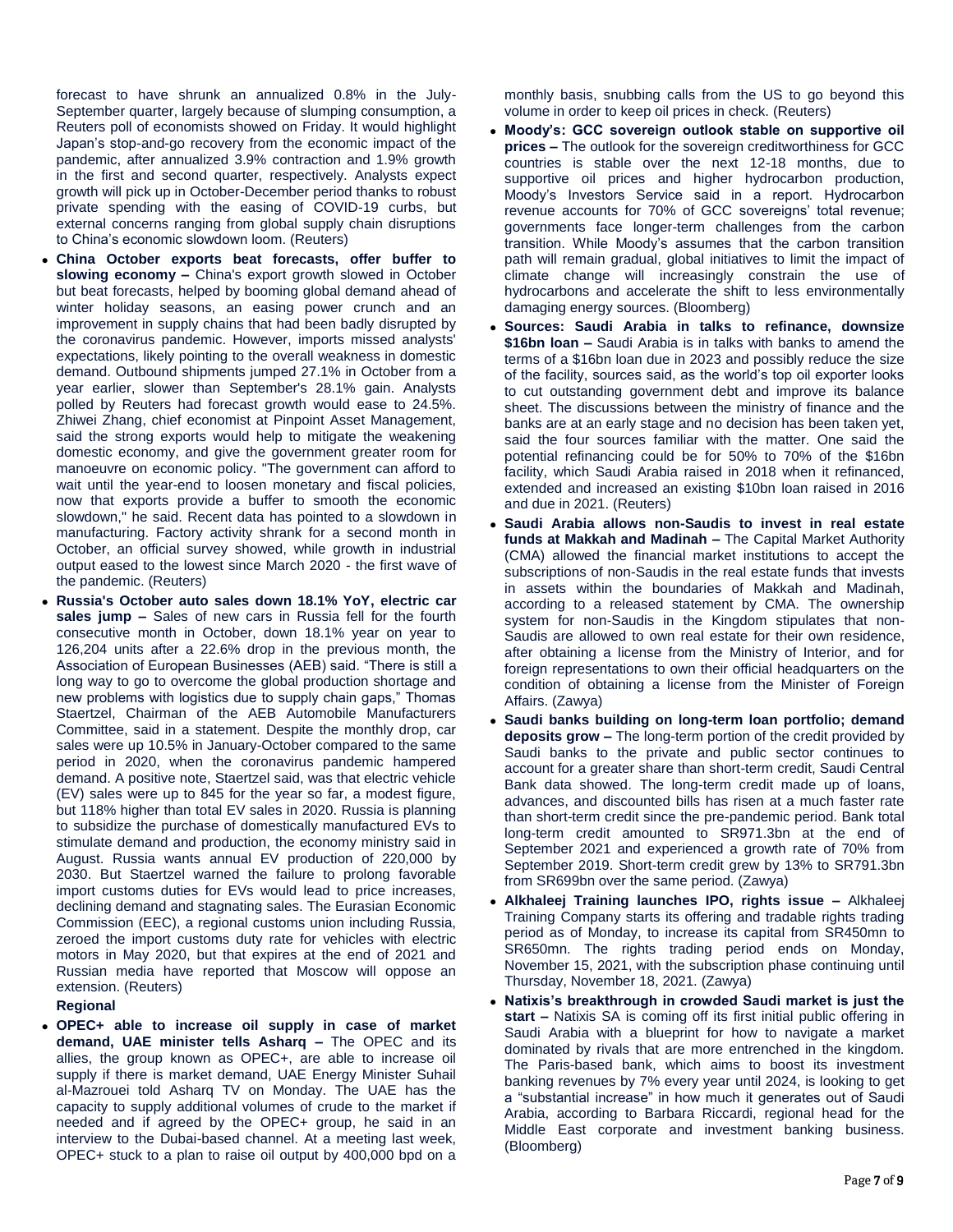- **Oil might be double today's prices without OPEC+, UAE said –** The United Arab Emirates said oil prices would be even higher today if it wasn't for OPEC+, signaling the group will continue resisting US pressure to pump faster. "Fortunately, we have OPEC+," UAE Energy Minister Suhail Al-Mazrouei said Monday at the Africa Oil Week conference in Dubai. The 23 nation alliance of major crude exporters has prevented "us from having double or triple the prices and that's something we need to appreciate." Brent crude's climbed 62% this year to almost \$84 a barrel thanks to the global economic recovery from the coronavirus pandemic and OPEC+'s supply cuts, which started early last year. (Bloomberg)
- **UAE says insufficient investments can cause oil, gas price hikes –** United Arab Emirates Energy Minister Suhail al-Mazrouei said on Monday insufficient investments in the oil and natural gas industry could lead to a hike in energy prices. Oil and gas are needed to ensure reliable supply of energy during the transition period required to implement non-carbon emitting projects, he told the Africa Oil Week conference in Dubai. The UAE, he added, is willing to invest in African solar and wind projects, and sees potential in developing hydrogen as an energy source. (Reuters)
- **Dubai stock exchange board names Hamed Ahmad Ali CEO –** The newly-appointed board of the Dubai Financial Market names Hamed Ahmad Ali CEO, state-run WAM news agency reports. (Bloomberg)
- **CBI's net profit declines to AED25.3mn in 3Q2021 –** Commercial Bank International (CBI) recorded net profit of AED25.3mn in 3Q2021, registering decrease of 138.0% YoY. Net interest income and income from Islamic financing & investing assets rose 3.9% YoY to AED96.2mn in 3Q2021. Net operating income fell 39.2% YoY to AED157.9mn in 3Q2020. Total assets stood at AED17.5bn at the end of September 30, 2021 as compared to AED17.1bn at the end of December 31, 2020. Loans and advances to customers stood at AED10bn, while customers' deposits stood at AED9.5bn at the end of September 30, 2021. EPS from continuing operation came in at AED0.015 in 3Q2021 as compared to AED-0.038 in 3Q2020. (ADX)
- **UAB's net profit rises to AED17.8mn in 3Q2021 –** United Arab Bank (UAB) recorded net profit of AED17.8mn in 3Q2021 as compared to net loss of AED156mn in 3Q2020. Total operating income rose 19.9% YoY to AED100.2mn in 3Q2021. Net interest income rose 17.4% YoY to AED71.7mn in 3Q2021. Total assets stood at AED14.3bn at the end of September 30, 2021 as compared to AED14.8bn at the end of December 31, 2020. Loans and advances stood at AED8bn, while customers' deposits stood at AED10.3bn at the end of September 30, 2021. EPS came in at AED0.01 in 3Q2021 as compared to AED-0.08 in 3Q2020. (ADX)
- **Abu Dhabi lifts veil on new fund with Indonesian, lime deals –** Rapid-fire deals spanning the globe are putting a months-old Abu Dhabi sovereign fund on the map. A convertible debt deal on Friday by US electric scooter and bike startup Lime marked the first known investment by Abu Dhabi Growth Fund, and an agreement with Indonesia followed the day after. Based in a city that's among the few globally to manage over \$1tn in sovereign wealth capital, the emirate's new fund was set up in July with a "unique risk profile that complements the existing Abu Dhabi sovereign wealth funds," according to its website. (Bloomberg)
- **AD Ports Group enters construction logistics market –** State-owned AD Ports Group's subsidiary, MICCO Logistics, has expanded its ground fleet with the acquisition of 31 tipper trucks to tap into the construction and metals manufacturing sectors, according to a statement on Monday. The latest

acquisition, with a combined transport capacity of more than 2,300 metric tons, will expand the company's existing ground fleet of more than 400 vehicles. It also marks AD Ports' entry into the construction logistics market. "[The acquisition is] part of their effort to offer broader integrated logistics support to the UAE's construction and metals manufacturing sectors," the statement said. (Zawya)

- **Oman sells OMR74mn 91-day bills; bid-cover 1.41 –** Oman sold OMR74mn of bills due February 9, 2022 on November 8. Investors offered to buy 1.41 times the amount of securities sold. The bills were sold at a price of 99.816, have a yield of 0.738% and will settle on November 10. (Bloomberg)
- **GFH exits US tech offices portfolio –** GFH Financial Group has exited from its US tech offices portfolio, which was acquired in 2019. The portfolio comprises a Class A Life Science office asset in Research Triangle Park in North Carolina, the largest scientific research and development park in the US, according to a press release on Monday. (Zawya)